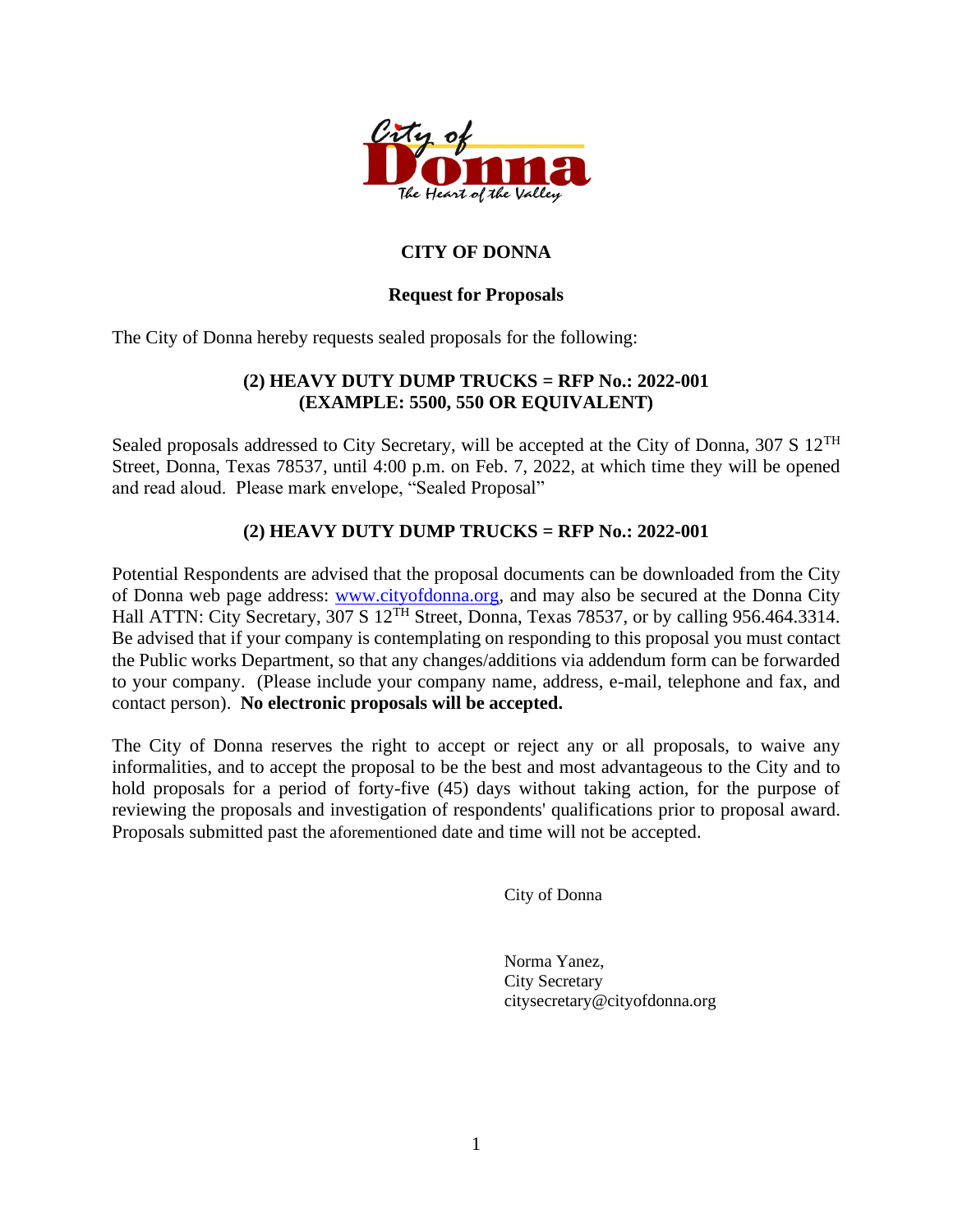

### **VENDOR'S NOTICE OF INTENT TO SUBMIT A PROPOSAL**

If you intend to submit a proposal for **(2) Heavy Duty Dump Trucks** with the City of Donna as outlined in the specifications, please indicate your intention by signing, dating, and returning this form to the address below prior to Feb. 7, 2022, so that you may receive any addendums to the specifications should the need arise.

> **City of Donna Public works Department 1304 Silver Ave Donna, Texas 78537 Phone: 956.464.6960 Fax: 956.461.2992 dramirez@cityofdonna.org mtominus@cityofdonna.org**

| Name: $\frac{1}{\sqrt{1-\frac{1}{2}}\sqrt{1-\frac{1}{2}}\sqrt{1-\frac{1}{2}}\sqrt{1-\frac{1}{2}}\sqrt{1-\frac{1}{2}}\sqrt{1-\frac{1}{2}}\sqrt{1-\frac{1}{2}}\sqrt{1-\frac{1}{2}}\sqrt{1-\frac{1}{2}}\sqrt{1-\frac{1}{2}}\sqrt{1-\frac{1}{2}}\sqrt{1-\frac{1}{2}}\sqrt{1-\frac{1}{2}}\sqrt{1-\frac{1}{2}}\sqrt{1-\frac{1}{2}}\sqrt{1-\frac{1}{2}}\sqrt{1-\frac{1}{2}}\sqrt{1-\frac{1}{2}}\sqrt{1-\frac{1}{2}}$<br>(print / contact person) | Signature:               |
|-------------------------------------------------------------------------------------------------------------------------------------------------------------------------------------------------------------------------------------------------------------------------------------------------------------------------------------------------------------------------------------------------------------------------------------------|--------------------------|
|                                                                                                                                                                                                                                                                                                                                                                                                                                           | $\text{Company/Agency:}$ |
| Mailing                                                                                                                                                                                                                                                                                                                                                                                                                                   | Address: City/State/Zip: |
| Phone:                                                                                                                                                                                                                                                                                                                                                                                                                                    | Fax:                     |
|                                                                                                                                                                                                                                                                                                                                                                                                                                           |                          |

Proposal No.: **2022-001**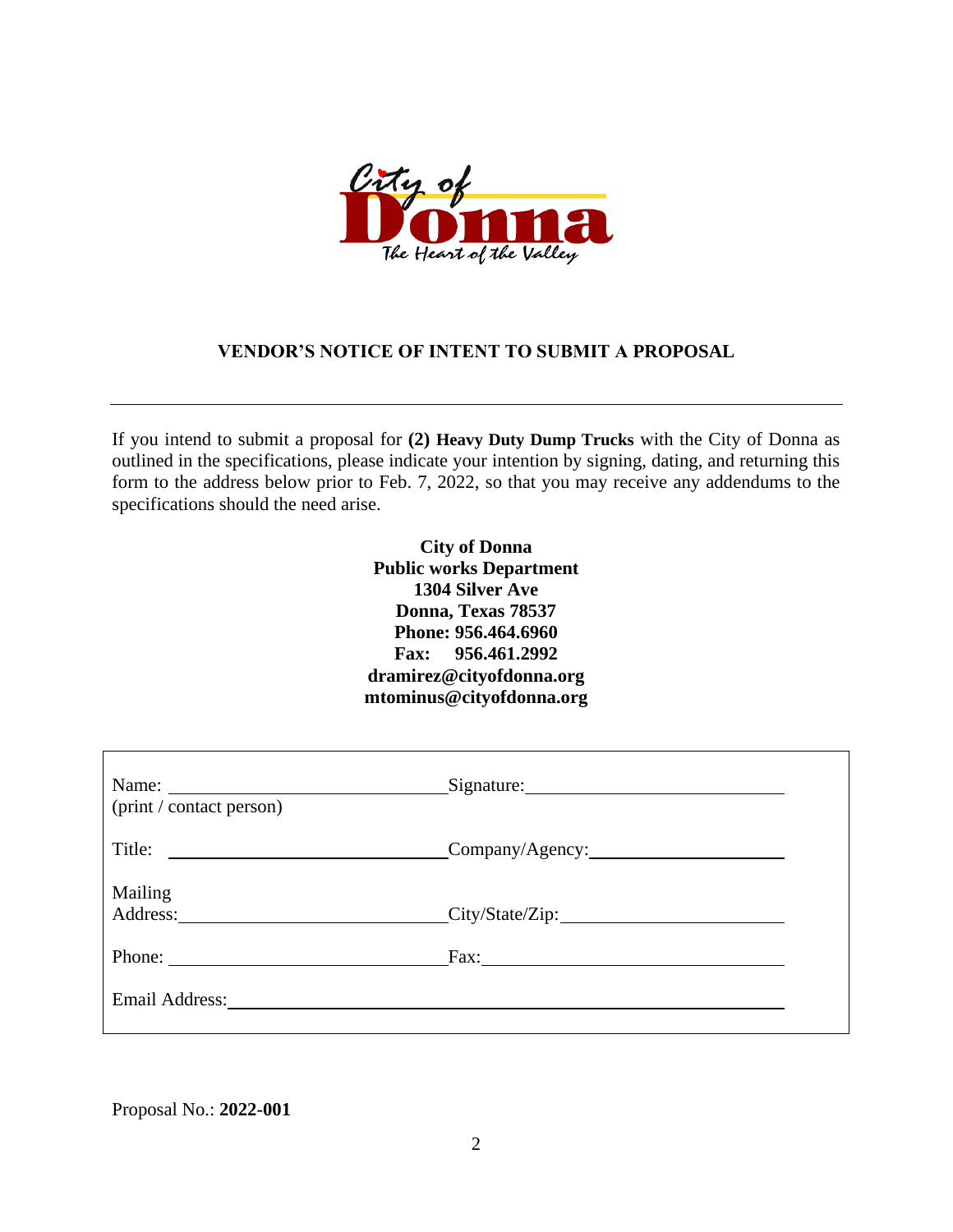### **CITY OF DONNA SOLICITATION FOR BIDS (2) HEAVY DUTY DUMP TRUCKS INSTRUCTIONS TO INTERESTED RESPONDENT**

#### **IT IS THE INTENT OF THESE SPECIFICATIONS TO DESCRIBE AND GOVERN THE PURCHASE PRICE OF (2) HEAVY-DUTY DUMP TRUCKS REQUESTED. PROSPECTIVE BIDDERS ARE TO FILL THE FOLLOWING BLANK FORMS AND SUBMIT WITH THEIR PROPOSAL.**

#### **MINIMUM SPECIFICATIONS:**

- 1. Proposal shall be submitted properly marked / identified in a sealed envelope upon the blank form attached hereto. Each form must be completely filled out. Proposal must be filed with the City of Donna before opening day and hour. No late proposals will be accepted. Proposal will be returned to respondent unopened if not properly identified. Failure to meet request for requirements may be grounds for disqualification.
- 2. Proposal MUST give full firm name and address of interested respondent and be manually signed. Failure to do so will disqualify your Proposal. Person signing Proposal must show title or **AUTHORITY TO BIND HIS/HER FIRM IN A CONTRACT**. Firm name and authorized signature must appear on each page that calls for this information.
- 3. Proposal **CANNOT** be altered or amended after opening time. Alterations made before opening time must be initialed by interested respondent guaranteeing authenticity. No Proposal may be withdrawn after opening time without acceptable reason in writing and only after approval by the City of Donna.
- 4. **Quantities shown are approximate based on projected usage.** It is specifically understood that these quantities may change without adjustment to the unit price. Prices quoted shall prevail for a period of one year with purchases as needed, starting on the day of the first Purchase Order.
- 5. It is the responsibility of the Supplier to verify that the vehicle meets specifications. Failure to do so or failure of the product itself will be cause to cancel all existing or pending order. The City of Donna reserves the right to request demonstrations and samples of the materials at the City's discretion to confirm the quality. All materials under these specifications shall be new and unused. Any deviation from these instructions will be subject to Proposal cancellation.
- 6. In order for the City to meet its needs, it is understood that during the period of the contract, should the successful interested respondent be unable to supply the product, the City reserves the right to obtain the product from available sources.
- 7. Proposals shall be analyzed on a total dollar value and what is most advantageous to the City and **will be awarded on an item per item basis.**
- 8. It shall be the legal obligation of the interested respondent during the term of the contract, to notify the Purchasing Office of any price decrease in the market and accordingly, reduced prices will be in effect with appropriate documentation as described above.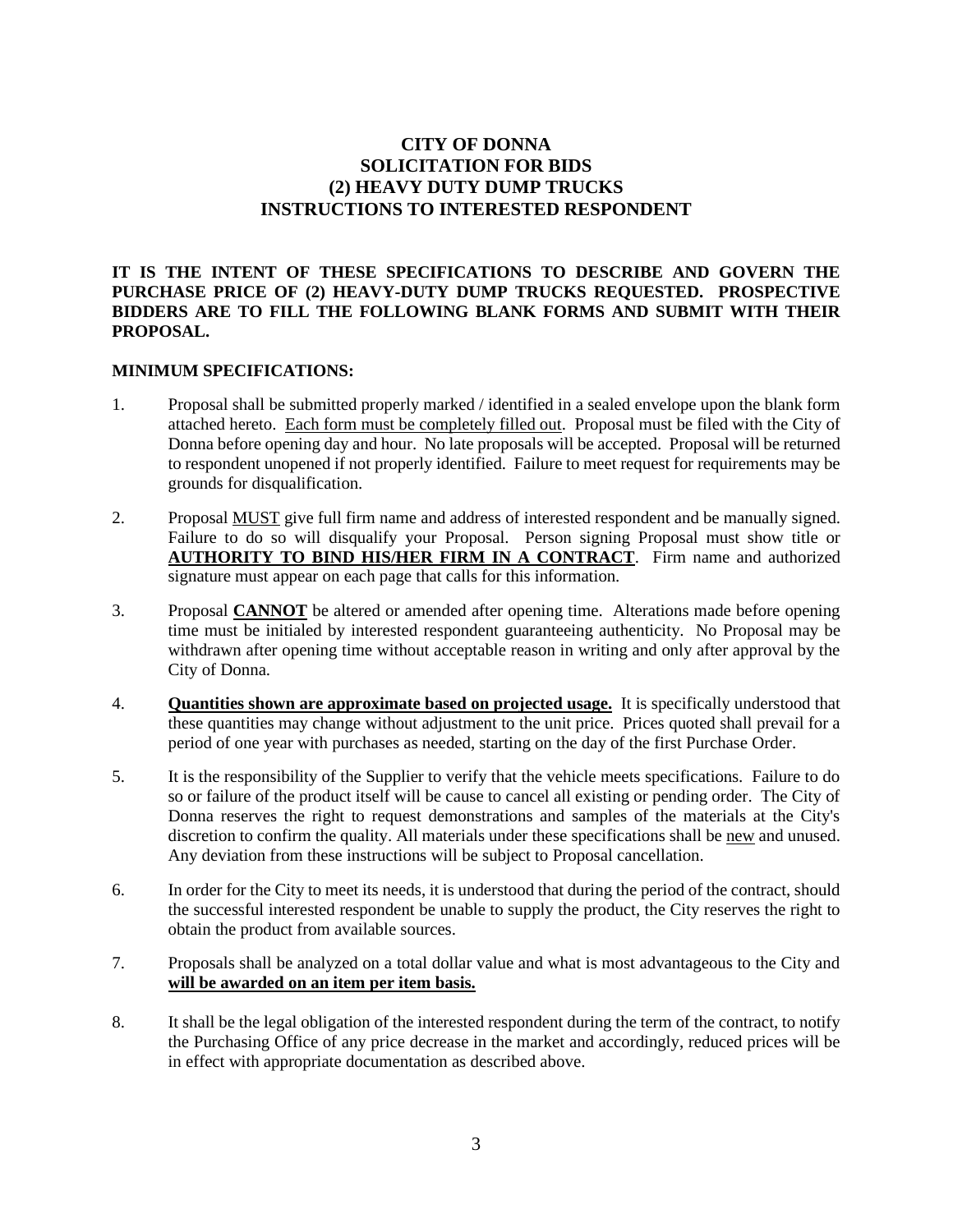- 9. The interested respondent agrees to indemnify and hold harmless the City of Donna from all suits and actions of every nature and description brought against, for or on account of the use of patented appliances, products, or processes. Awarded interested respondent/vendor shall pay all royalties and charges which are legal and equitable. Evidence of such payment or satisfaction shall be submitted upon request from Purchasing Office, as a necessary requirement in connection with the final estimate for payment in which such patented appliance, products or processes are used.
- 10. Interested Respondent shall carefully examine the Proposal forms, requirements/specifications, and instructions to interested respondents. Should the interested respondent find discrepancies in, or omissions from Proposal forms, specifications, or other documents, or should he/she be in doubt as to their meaning, he/she should at once notify the City of Donna Public works Department, 956.464.6960 and obtain clarification by addendum prior to submitting any Proposals.

#### 11. **Addenda and Interpretations:**

No Interpretations of the meaning of the specifications or other pre-proposal documents will be made orally to any interested respondent. Every request for such interpretation should be in writing addressed to the City of Donna, ATTN: City Secretary, 307 S 12<sup>TH</sup> Street, Donna, Texas 78537, and to be given consideration must be received at least seven (7) days prior to the date fixed for the opening of proposals. Any and all such interpretations and any supplemental instruction will be in the form of written addenda for specifications which, if issued, will be mailed/faxed, or e-mailed (at the respective addressed furnished for such purposes), not later than three (3) days prior to the date fixed for the opening of proposals. Failure of any interested respondent to receive any such addenda or interpretation shall not relieve such interested respondent from any obligation under his proposal as submitted. All addenda so issued shall become part of the contract documents.

- 12. The City of Donna reserves the right to refuse and reject any or all Proposals and to waive any or all informalities or technicalities and to accept the Proposal to be the best and most advantageous to the City and to hold the Proposals for a period of forty-five (45) days without taking action. Proposals submitted past the aforementioned date and time will not be accepted. NO ELECTRONIC BIDS WILL BE ACCEPTED.
- 13. **Notice to Awarded Vendors**: In 2015, the Texas Legislature adopted House Bill 1295, which added section 2252.908 of the Government Code. This new law states that a governmental entity or state agency may not enter into certain contracts with a business entity unless the business entity submits a disclosure of interested parties to the governmental entity or state agency at the time the business entity submits the signed contract to the governmental entity or state agency. The law applies only to a contract of a governmental entity or state agency that either (1) requires an action or vote by the governing body of the entity or agency before the contract may be signed or (2) has a value of at least \$1 million.
- 14. In connection with this RFP, interested Respondent should limit their contact to the City of Donna by communicating only with Daniel Ramirez, Maintenance Supervisor at [dramirez@cityofdonna.org](mailto:dramirez@cityofdonna.org) or (956) 464-6960 regarding this RFP. Contact with persons other than Daniel Ramirez regarding this RFP may be grounds for eliminations from the selection process.